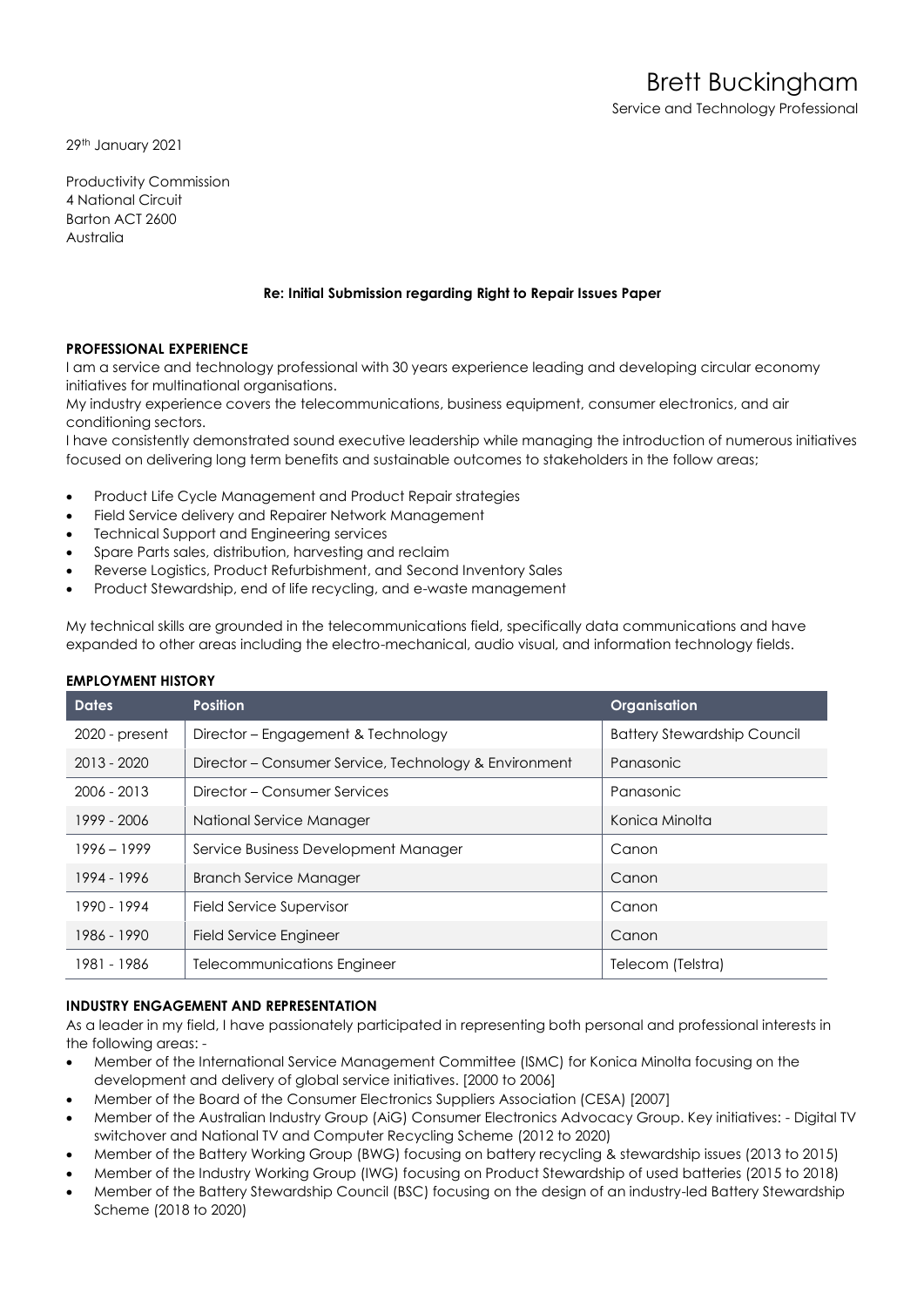### **SUBMISSION SUMMARY**

It is my contention, based on my professional experience, that a Right to Repair is a critical requirement in establishing a Circular Economy and that this is a vital contribution to addressing the environmental challenges we face today.

Consumers are looking for more than just cheaper and better goods, they are expecting companies to contribute to the common good. We use to receive information when we purchased a product explaining how we can fix that product. Today, we receive information when we purchase a product explaining that trying to fix that product might void your warranty.

Design for Repair, free and open repair information, financial and policy support to foster a vibrant repair industry, policies and consumer law that promotes repair as a priority, and the introduction of a rating system to advise consumers at the time of purchase about repairability are all critical initiatives required to address this imbalance in the repair industry.

This submission provides a response to the information requests of the Productivity Commission. I would be please to expand on any of the items I have raised or to respond to other items not tabled in this submission either directly with the Commission or by appearance at a public hearing if requested.

# **RESPONSE TO REQUESTS FOR INFORMATION INFORMATION REQUEST 1**

#### *What would a 'right to repair' entail in the Australian context? How should it be defined?*

Most consumer electronics products I have been involved with are designed for global or regional distribution. The ability to overtly influence product design is limited in Australia due to the relatively small size of the Australian marketplace. There is some ability to influence design when considering safety or environmental regulation but if design change is significant for the Australian market alone then, in most cases, the product is not introduced to the Australian marketplace.

Focusing on 'design for repair' is an important and long-term requirement to achieve a strong circular economy but trying to influence international manufacturers through local distribution arms will yield little success. A 'right to repair' in the Australian context should therefore consist of two separate streams:

- 1) A focus on regulatory or policy change to enhance the ability to repair or reuse products currently in the marketplace. Specifically, open and free access to repair information, policy reform to support repairability and Circular Economy initiatives, and shared responsibility in Product Stewardship Schemes sharing the end-of-life cost with all stakeholders.
- 2) Secondly, facilitate consultation across local and global industry associations and relevant international government entities to influence the introduction of 'design for repair' concepts into products sold in Australia but that are designed for regional or global distribution.

# **INFORMATION REQUEST 2**

#### *a) What types of products and repair markets should the Commission focus on?*

My professional experience is based on service and repairs across a vast array of electronic products, I support the inclusion that all electronic products should be considered by the Commission.

#### *b) Are there common characteristics that these products share?*

These products all display the following common attributes:

- They contain rare and precious metals and many products contribute to an existing e-waste problem
- Declining product durability due to either natural evolution or planned obsolescence.
- A reducing number of repair facilities throughout Australia due to the declining financial viability of repair.

# *c) Are there specific product that the Commission should focus on?*

I have no comment to make on this item.

# **INFORMATION REQUEST 3**

#### *a) Do consumer guarantees under the ACL provide adequate access to repair for defective goods?*

No. Firstly, the definition of major and minor fault is generally not well understood and the risk of receiving a fine for a breach of the ACL is real. Retailers are known to err on the side of caution and consider a minor fault to be major,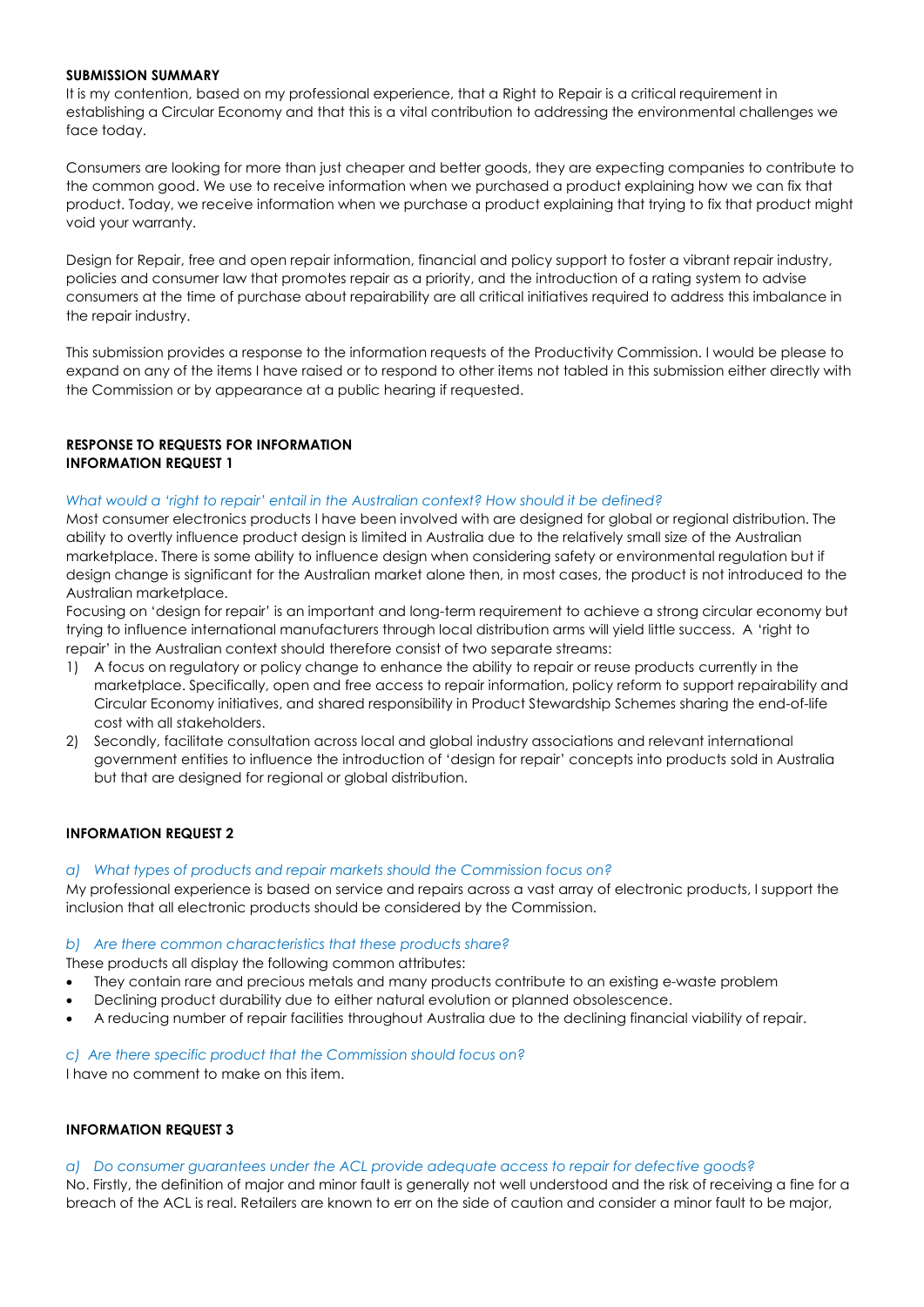handing over the determination of the remedy to the consumer rather than risk the potential of infringement. In most cases the consumer will choose replacement or refund over repair.

Secondly, repair delays under the ACL definition can constitute a major fault giving the consumer the right to replacement or refund. From a manufacturers perspective, effective management of the repairer network is required to deliver speedy repair and avoid unnecessary replacement or refund.

Invariably, in both cases, the faulty products not repaired are passed back to the manufacturer and will be sent for destruction adding to the current e-waste problem.

### *b) Is the guarantee of available repair facilities effective or is the opt-out clause being widely used?*

No. It is important to understand that manufacturers consider repair services as a cost of selling the product and do not view it as a revenue opportunity. I have seen a steady and consistent rise in the cost to repair products and a corresponding decline in the FOB price of consumer electronics. A viable service strategy for manufacturer's continues to be the shift towards replacement rather than repair as the FOB price continues to decline.

#### *c) Should consumer guarantee's seek to balance the broader societal costs of remedy choices?*

Yes. Although there are areas of the ACL that require further refinement it has provided both industry and the consumer with far better clarity and understanding of each other's obligations. As a policy and regulatory mechanism it provides an excellent platform to further promote the concepts of shared responsibility and a circular economy within the framework of consumer law.

# *d) Are consumer sufficiently aware of the remedies available to them under the ACL?*

In many instances consumers are well informed about their rights and remedies. There are instances where their understanding of terms and definitions is insufficient resulting in the consumer having an over-inflated expectation of their rights.

Although better informed than at the introduction of the ACL, consumer education is still an important item to address.

# **INFORMATION REQUEST 4**

# a) Information request on the nature of repair markets in Australia?

I have no comment to make on this item

*b) Is there any evidence of a difference in quality, safety, or data security between authorized repairers and independent repairers?*

During my career I have been provided written and photographic evidence on a number of occasions where repair activity conducted by independent and/or unqualified repairers presented a clear safety risk to the consumer.

#### *c) Are there available contracts between OEM's and authorised repairers?*

The key driver, in my experience, for repairer authorisation is to ensure mechanisms are in place to control repair speed and deliver repair quality.

Repairers were openly invited to apply to become an authorised repairer. This practice of openly seeking new repairers was actively promoted as there were never enough authorised repairers within certain parts of the network to provide adequate service coverage.

The process to become an authorised repairer required the repairer to demonstrate evidence of certain service practices and reporting capabilities that support speedy and high-quality repair, provide evidence of relevant qualifications and insurances, and provide relevant financial information to establish a credit account. All contractual arrangements that I was involved with did not limit or restrict repair competition.

It was also common practice to use independent repairers when there was no authorised repairer available. This was usually a one-off instance and the work instruction was provided once the independent repairer provided evidence of qualifications and insurances and this evidence was validated.

# *Items d) thought to g)*

I have no comment to make on these items.

# **INFORMATION REQUEST 5**

#### *Items a) through to d)*

I have no comment to make on these items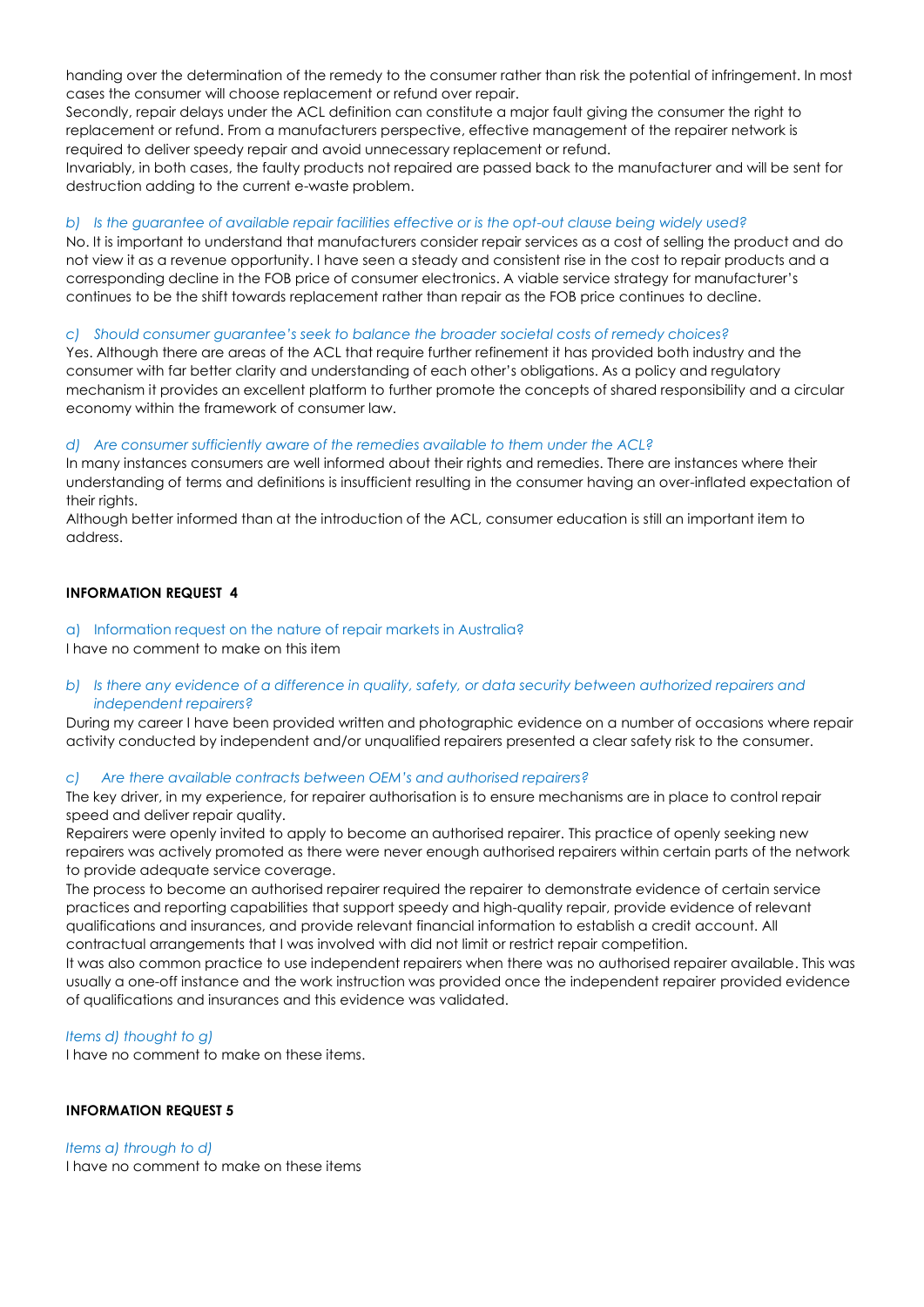# **INFORMATION REQUEST 6**

# *a) What evidence is there of planned obsolescence in Australian product markets?*

The Commissions definition of planned obsolescence suggests it is an overt strategy to manufacture products that have an early life failure. Based on this definition I have not witnessed any evidence of planned obsolescence throughout my professional career.

# *b) How can the Commission distinguish between planned obsolescence and the natural evolution of products?*

The natural evolution of products and the overt strategy to manufacture products with early life failure (planned obsolescence) are two very different manufacturing strategies. Unfortunately though, they do both lead to similar outcomes over the long term.

During my career I observed the natural evolution of products with a production strategy based on increasing features and functions, decreasing price, and reducing early life failure. Over the short term, this approach works well to produce consistently affordable and high-quality products. Over the long term this strategy still results in a reduced life span of the product, but not directly by design.

The difference between planned obsolescence and natural evolution is that with natural evolution the value proposition to the consumer is a core component of the design and manufacturing strategy resulting in the value proposition being maintained over the life of the product.

The best example I have is the Microwave Oven (MWO). In the 1980's a MWO cost about \$500 (\$1500 in today's dollars) and would last 25 years, as attested to by consumers to me on numerous occasions. (\$60 per year in today's dollars) In 2020 a similarly featured MWO would cost about \$180 and last 3 - 5 years (\$60 - \$36 per year)

# *Items c) and d)*

I have no comment to make on these items.

*e) What are the benefits, costs and risks of Australia adopting measures similar to those used overseas, such as design standards and repairability ratings?*

Establishing design standards to promote repairability is a key initiative to foster the 'right to repair'. However, as I have stated earlier such an initiative undertaken by Australia, in isolation, would most likely result in a reduction of product variety for the Australian consumer. Design standards to facilitate repair are essential to make repair a viable option moving forward. However, it needs to be introduced collaboratively on a global or regional basis with industry.

Repairability ratings, in contrast, are something that could be introduced in Australia with minimal risk and cost. Such measures, similar to star rating for energy and water consumption, would provide consumers with information to make an informed purchasing decision regarding repairability.

# *f) Do consumers have good information about durability and reparability when making purchases?*

No. Consumers have very little understand of durability and repairability at the time of purchase. In many cases, consumers will rely on their past experience with a similar product assuming that the new product should last as long as a product they purchased many years ago.

As with star ratings for energy consumption a similar mechanism could be used to communicate durability and repairability to the consumer.

I recommend that some form of 'Circular Economy Rating System' might be established that aggregates a number of attributes and provides an overarching holistic rating of the product. Attributes that might be consider within this rating system could be Durability, Repairability, Reusability, Recyclability, Material Recovery.

# **INFORMATION REQUEST 7**

# *Items a) to c)*

I have no comment to make on these items.

# *d) What are Australia's current policy settings for managing the potential environmental and health effect of ewaste? Are these policies broadly right?*

My involvement has been with the National Television and Computer Recycling Scheme (NTCRS) as a representative of a liable party and involvement in the design and establishment of the impending Battery Stewardship Scheme (BSS).

I would suggest that the NTCRS is proportional to the impacts of e-waste on the community. However, by design, the NTCRS has an indirect negative impact on the facilitation of a 'right to repair'.

By design the cost of the Scheme is born by the producer and the competitive nature of the TV industry did not allow for this additional cost to be passed on the consumer. This Producer Responsible scheme added to the cost of the product causing the producer to either seek design and manufacturing changes to reduce production cost or to exit the Australia marketplace.